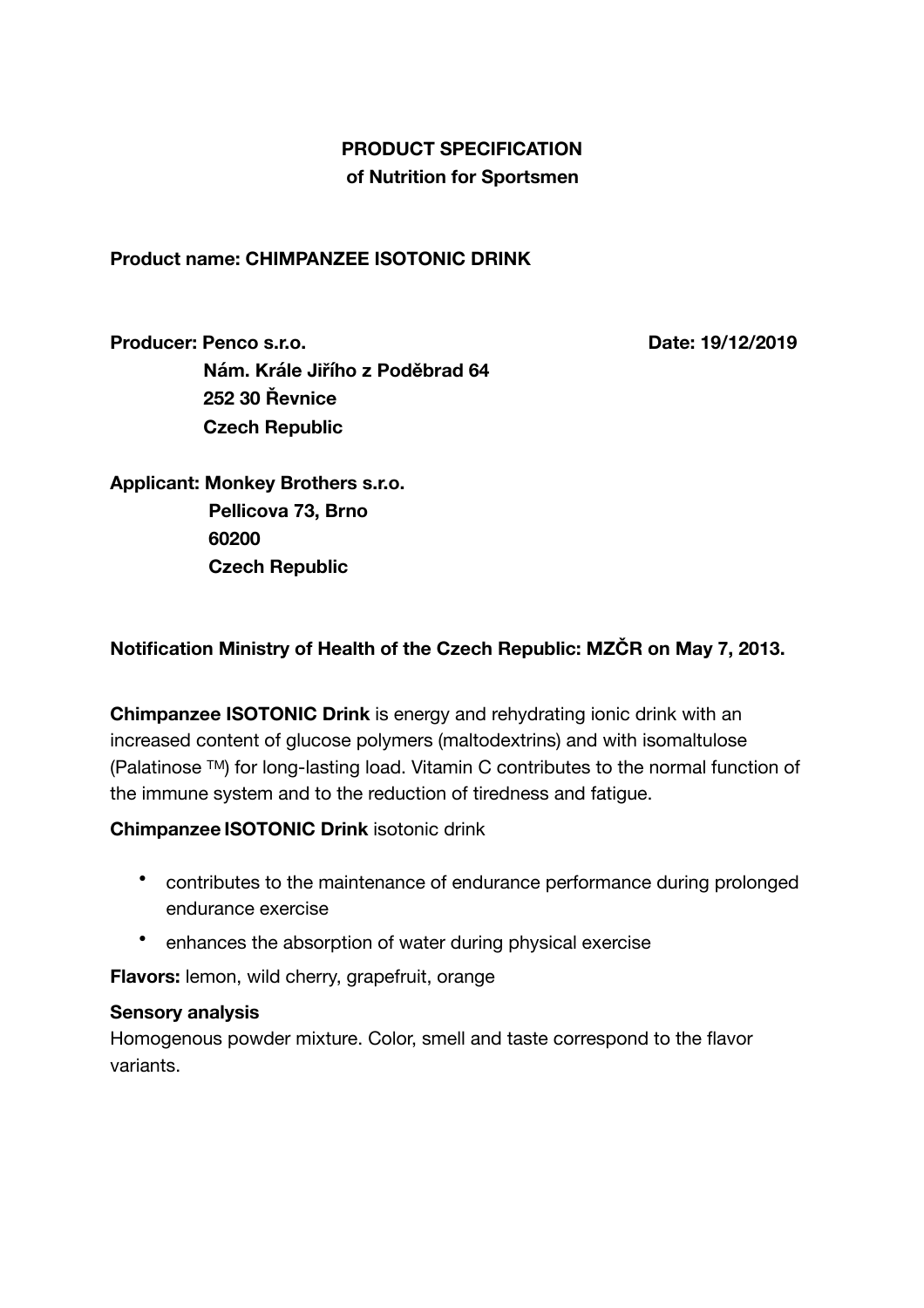#### **INGREDIENTS:**

#### **Isotonic Drink Lemon**

**ENG> Composition:** maltodextrins, glucose, isomaltulose\* (20%), sucrose, acidification: citric acid, calcium lactate, sodium citrate, sodium chloride, magnesium salts of citric acid, flavor, L- ascorbic acid, potassium citrate, potassium salts of orthophosphoric acid, potassium chloride.

\* Isomaltulose is a source of glucose and fructose.

**Preparation and use:** Mix 30g of the powder with 375 ml of water (isotonic drink, 280 mOsm/kg) or with 500 ml of water (hypotonic drink, 210 mOsm/kg). To attain the desired effect, observe the preparation instructions. Hypotonic drink is recommended before and during the performance, children 6-12 years 500-1000 ml, children 12-15 years 500-1500 ml and adults up to 2500 ml daily. Isotonic drink (375-750 ml) is recommended only for adults after the performance. Isotonic drink is unsuitable for children and hypotonic drink for children under 6 years of age.

**DE, CH, AT> Ergänzungsnahrung** für Sportler. **Pulver** zur Zubereitung eines isotonischen alkoholfreies **Getränks mit Vitamin C und Zitronegeschmack**. **Zutaten**: Maltodextrin, Glukose, Isomaltulose\* (20%), Saccharose, Säureregulator: Citronensäure, **Calciumlactat**, Natriumcitrat, Natriumchlorid, Magnesiumsalze der Zitronensäure, Aroma, Vitamin C, Kaliumcitrat, Kaliumsalze der Orthophosphorsäure, Kaliumchlorid. \*Isomaltulose ist eine Quelle von Fruktose und Glukose. **Zubereitung und Dosierung:** 30 g Pulver mit 375 ml Wasser (isotonisches Getränk, 280 mOsm/l) oder mit 500 ml Wasser (hypotonisches Getränk, 210 mOsm/kg) verrühren. **Hypotonisches** Getränk ist vor und während der sportlichen Leistung geeignet. **Isotonisches** Getränk wird für Erwachsene nach dem Training empfohlen. Überschreiten Sie nicht die empfohlene Tagesdosis, dh 3 Dosen (90 g). Zum Erreichen der geforderten Wirkungen den beschriebenen Zubereitungsvorgang einhalten. Für Kinder unter 6 Jahren nicht geeignet.

**Enthaltene Allergene:** Das Produkt kann Spuren von Milch, Soja, Gluten, Ei enthalten.

**CZ>** Práškový koncentrát pro přípravu nealkoholického energetického iontového nápoje. **Složení:** maltodextriny, glukóza, isomaltulosa\* (20%), sacharóza, regulátor kyselosti: kyselina citrónová, laktát vápenatý, citronan sodný, chlorid sodný, hořečnaté soli kyseliny citrónové, aroma, vitamín C (kyselina L-askorbová), citronan draselný, draselné soli kyseliny trihydrogenfosforečné, chlorid draselný. \*Isomaltulosa je zdrojem glukosy a fruktosy.

**Upozornění pro alergiky:** Může obsahovat stopy mléka, sóji, lepku a bílku.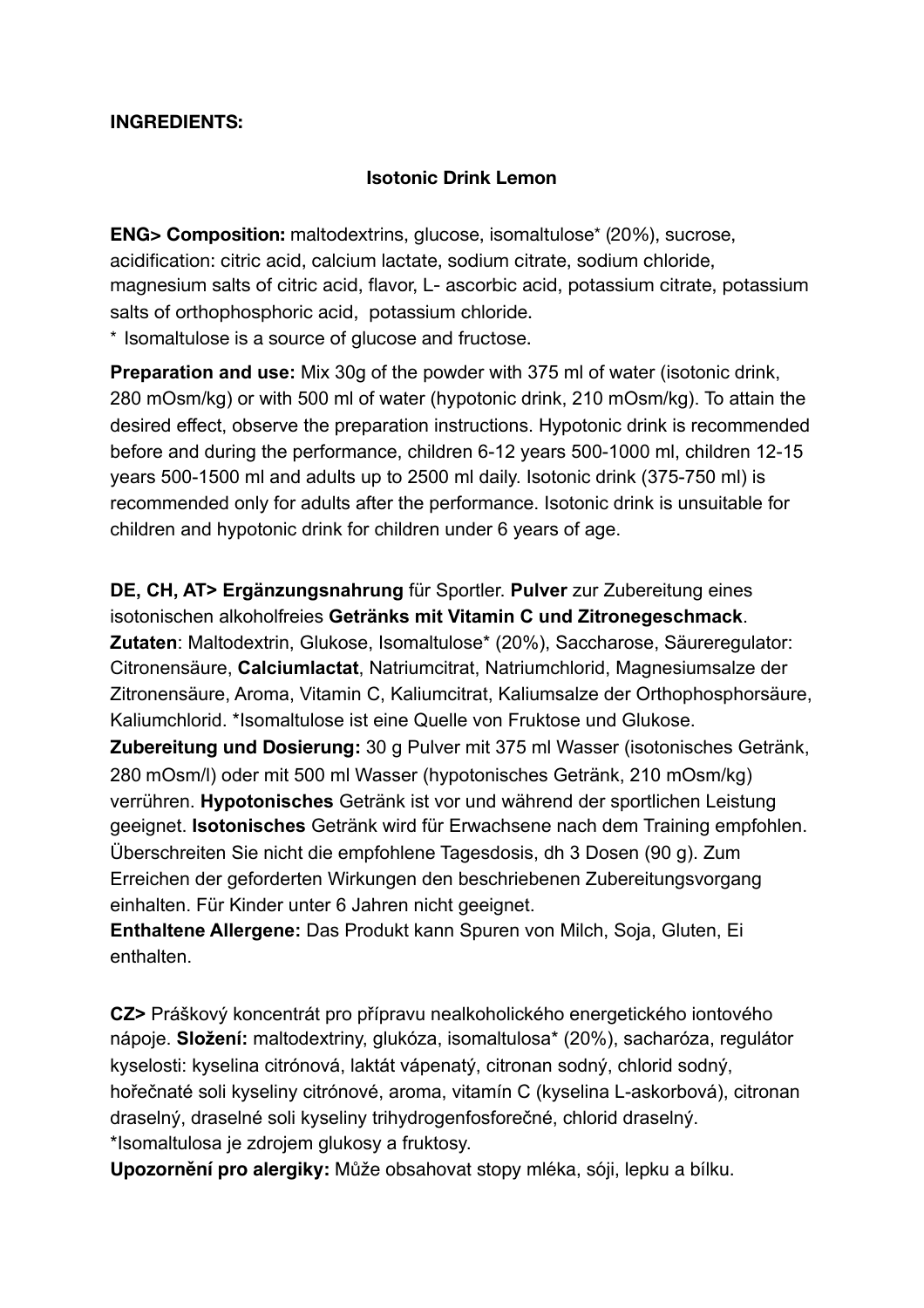**Příprava a dávkování:** 30 g prášku (2 lopatky) se rozmíchá ve 375 ml vody (izotonický nápoj, 280 mOsm/kg) nebo v 500 ml vody (hypotonický nápoj, 210 mOsm/kg). **Hypotonický nápoj** je vhodný před výkonem a v průběhu sportovního výkonu. **Izotonický nápoj** doporučujeme pro dospělé po výkonu. Nepřekračujte doporučené denní dávkování, tj. 3 dávky (90 g). Pro dosažení požadovaných účinků dodržujte uvedený postup přípravy. Obsah stačí pro přípravu 20 dávek, tj. na 7,5 litru izotonického nebo 10 litrů hypotonického nápoje. Není určeno pro děti do 6 let. Skladujte a uchovávejte v suchu do 25 °C.

## **Isotonic Drink Wild Cherry**

**ENG> Composition:** maltodextrins, glucose, isomaltulose\* (20%), sucrose, acidification: citric acid, calcium lactate, flavor, natural coloring: beetroot juice powder, sodium citrate, sodium chloride, magnesium salts of citric acid, L- ascorbic acid, potassium citrate, potassium salts of orthophosphoric acid, potassium chloride.

\* Isomaltulose is a source of glucose and fructose.

**Preparation and use:** Mix 30g of the powder with 375 ml of water (isotonic drink, 280 mOsm/kg) or with 500 ml of water (hypotonic drink, 210 mOsm/kg). To attain the desired effect, observe the preparation instructions. Hypotonic drink is recommended before and during the performance, children 6-12 years 500-1000 ml, children 12-15 years 500-1500 ml and adults up to 2500 ml daily. Isotonic drink (375-750 ml) is recommended only for adults after the performance. Isotonic drink is unsuitable for children and hypotonic drink for children under 6 years of age.

**DE, CH, AT> Pulver** zur Zubereitung eines isotonischen alkoholfreies **Getränks mit Vitamin C und Kirschegeschmack**. **Zutaten**: Maltodextrin, Glukose, Isomaltulose\* (20%), Saccharose, Säureregulator: Citronensäure, **Calciumlactat**, Natriumcitrat, Natriumchlorid, Magnesiumsalze der Zitronensäure, Aroma, natürlicher Farbstoff: Rote-Bete-Saft Pulver, Vitamin C, Kaliumcitrat, Kaliumsalze der Orthophosphorsäure, Kaliumchlorid. \*Isomaltulose ist eine Quelle von Fruktose und Glukose. **Enthaltene Allergene:** Das Produkt kann Spuren von Milch, Soja, Gluten, Ei enthalten.

**Zubereitung und Dosierung:** 30 g Pulver mit 375 ml Wasser (isotonisches Getränk, 280 mOsm/l) oder mit 500 ml Wasser (hypotonisches Getränk, 210 mOsm/kg) verrühren. **Hypotonisches** Getränk ist vor und während der sportlichen Leistung geeignet. **Isotonisches** Getränk wird für Erwachsene nach dem Training empfohlen. Überschreiten Sie nicht die empfohlene Tagesdosis, dh 3 Dosen (90 g). Zum Erreichen der geforderten Wirkungen den beschriebenen Zubereitungsvorgang einhalten. Für Kinder unter 6 Jahren nicht geeignet.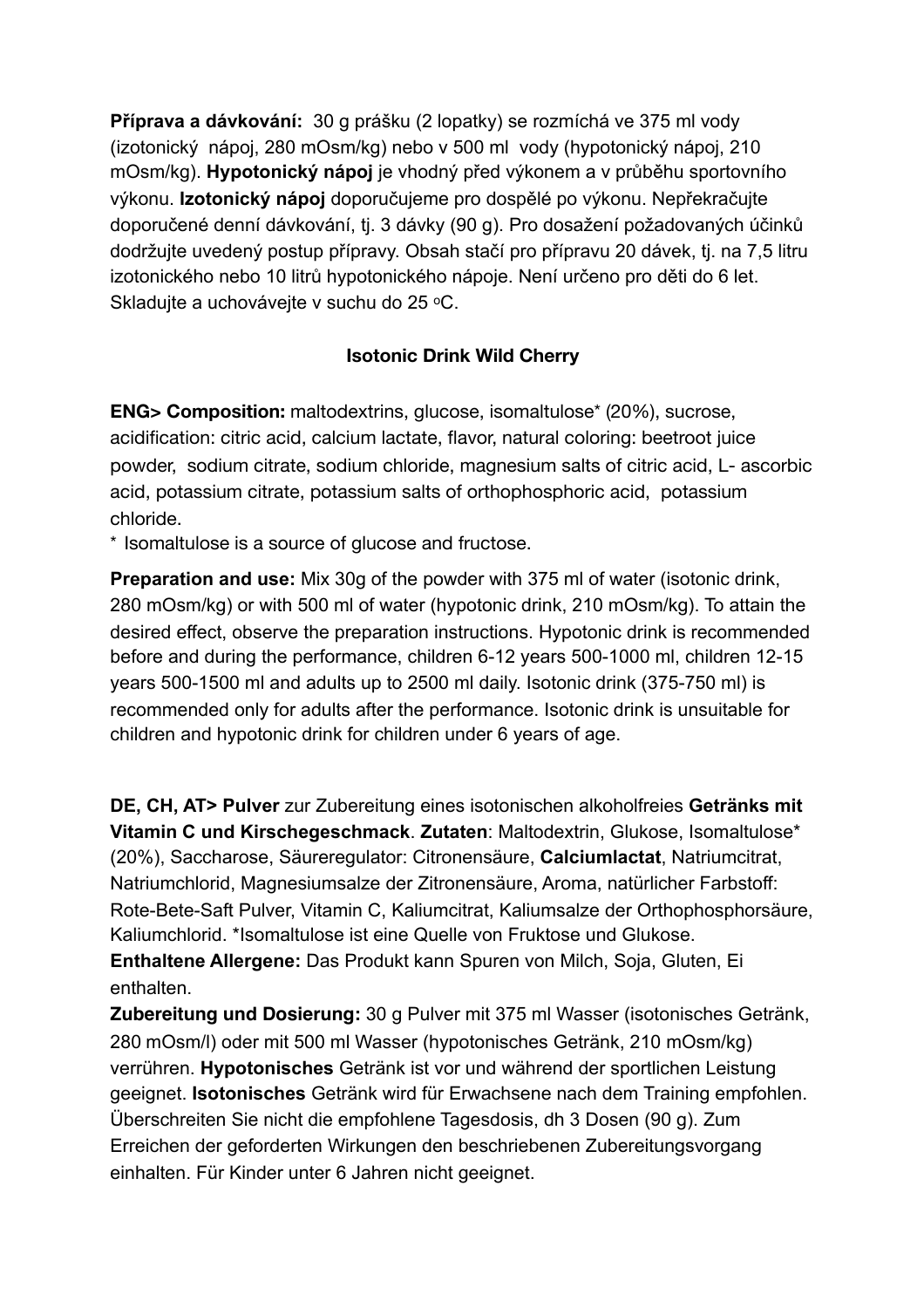**CZ>** Práškový koncentrát pro přípravu nealkoholického energetického iontového nápoje. **Složení:** maltodextriny, glukóza, isomaltulosa\* (20%), sacharóza, regulátor kyselosti: kyselina citrónová, laktát vápenatý, citronan sodný, chlorid sodný, hořečnaté soli kyseliny citrónové, aroma, přírodní barvivo: sušená šťáva z červené řepy, kyselina L-askorbová, citronan draselný, draselné soli kyseliny trihydrogenfosforečné, chlorid draselný.\*Isomaltulosa je zdrojem glukosy a fruktosy. **Upozornění pro alergiky:** Může obsahovat stopy mléka, sóji, lepku a bílku. **Příprava a dávkování:** 30 g prášku (2 lopatky) se rozmíchá ve 375 ml vody (izotonický nápoj, 280 mOsm/kg) nebo v 500 ml vody (hypotonický nápoj, 210 mOsm/kg). **Hypotonický nápoj** je vhodný před výkonem a v průběhu sportovního výkonu. **Izotonický nápoj** doporučujeme pro dospělé po výkonu. Nepřekračujte doporučené denní dávkování, tj. 3 dávky (90 g). Pro dosažení požadovaných účinků dodržujte uvedený postup přípravy. Není určeno pro děti do 6 let. Skladuite a uchováveite v suchu do 25 °C.

## **Isotonic Drink GRAPEFRUIT**

**DE, CH, AT> Ergänzungsnahrung** für Sportler. **Pulver** zur Zubereitung eines isotonischen **Getränks mit Vitamin C und Grapefruitgeschmack**. **Zutaten**: Maltodextrin, Glukose, Isomaltulose\* (20%), Saccharose, Säureregulator: Citronensäure, Calciumlactat, Natriumcitrat, Natriumchlorid, Magnesiumsalze der Zitronensäure, Vitamin C, Kaliumcitrat, Kaliumsalze der Orthophosphorsäure, Kaliumchlorid, Aroma Naringin, Farbstoff: Riboflavine. \*Isomaltulose ist eine Quelle von Fruktose und Glukose.

**Enthaltene Allergene:** Das Produkt kann Spuren von Milch, Soja, Gluten, Ei enthalten.

**Zubereitung und Dosierung:** 30 g Pulver mit 375 ml Wasser (isotonisches Getränk, 280 mOsm/l) oder mit 500 ml Wasser (hypotonisches Getränk, 210 mOsm/kg) verrühren. **Hypotonisches** Getränk ist vor und während der sportlichen Leistung geeignet. **Isotonisches** Getränk wird für Erwachsene nach dem Training empfohlen. Überschreiten Sie nicht die empfohlene Tagesdosis, dh 3 Dosen (90 g). Zum Erreichen der geforderten Wirkungen den beschriebenen Zubereitungsvorgang einhalten. Für Kinder unter 6 Jahren nicht geeignet.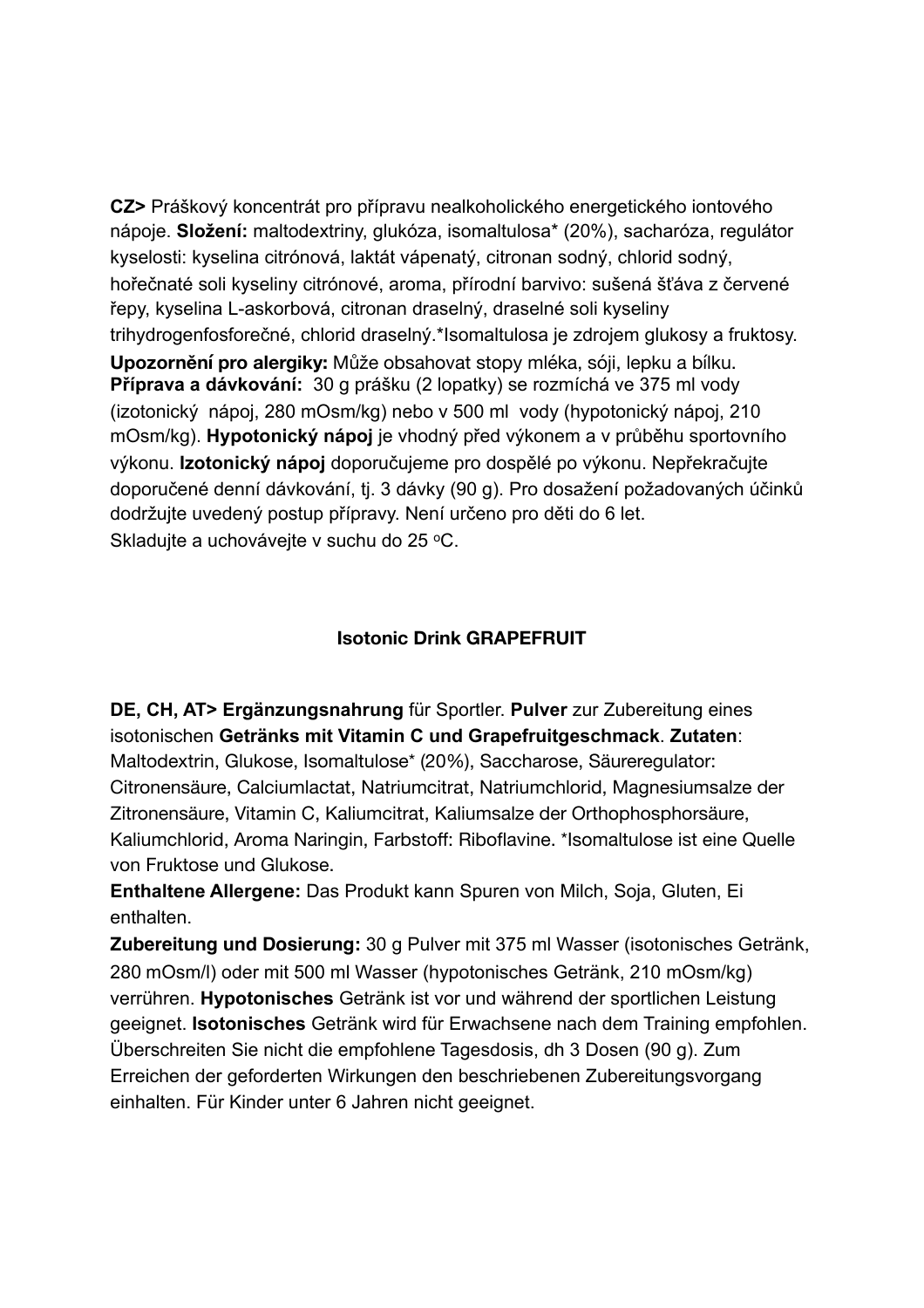**CZ>** Práškový koncentrát pro přípravu nealkoholického energetického iontového nápoje. **Složení:** maltodextriny, glukóza, isomaltulosa\* (20%), sacharóza, regulátor kyselosti: kyselina citrónová, laktát vápenatý, citronan sodný, chlorid sodný, hořečnaté soli kyseliny citrónové, aroma, kyselina L-askorbová, citronan draselný, draselné soli kyseliny trihydrogenfosforečné, chlorid draselný, naringin, přírodní barvivo: vitamin B2 ( riboflavin-5-fosfát).\*Isomaltulosa je zdrojem glukosy a fruktosy. **Upozornění pro alergiky:** Může obsahovat stopy mléka, sóji, lepku a bílku. **Příprava a dávkování:** 30 g prášku (2 lopatky) se rozmíchá ve 375 ml vody (izotonický nápoj, 280 mOsm/kg) nebo v 500 ml vody (hypotonický nápoj, 210 mOsm/kg). **Hypotonický nápoj** je vhodný před výkonem a v průběhu sportovního výkonu. **Izotonický nápoj** doporučujeme pro dospělé po výkonu. Nepřekračujte doporučené denní dávkování, tj. 3 dávky (90 g). Pro dosažení požadovaných účinků dodržujte uvedený postup přípravy. Obsah stačí pro přípravu 20 dávek, tj. na 7,5 litru izotonického nebo 10 litrů hypotonického nápoje. Není určeno pro děti do 6 let. Skladujte a uchovávejte v suchu do 25 °C.

## **Isotonic Drink ORANGE**

**DE, CH, AT> Ergänzungsnahrung** für Sportler. **Pulver** zur Zubereitung eines isotonischen alkoholfreies **Getränks mit Vitamin C und Orangegeschmack**. **Zutaten**: Maltodextrin, Glukose, Isomaltulose\* (20%), Saccharose, Säureregulator: Citronensäure, **Calciumlactat**, Natriumcitrat, Natriumchlorid, Aroma, Magnesiumsalze der Zitronensäure, Vitamin C, Kaliumcitrat, Kaliumsalze der Orthophosphorsäure, Kaliumchlorid, Beta-Carotin-Farbstoff. \*Isomaltulose ist eine Quelle von Fruktose und Glukose.

**Enthaltene Allergene:** Das Produkt kann Spuren von Milch, Soja, Gluten, Ei enthalten.

**Zubereitung und Dosierung:** 30 g Pulver mit 375 ml Wasser (isotonisches Getränk, 280 mOsm/l) oder mit 500 ml Wasser (hypotonisches Getränk, 210 mOsm/kg) verrühren. **Hypotonisches** Getränk ist vor und während der sportlichen Leistung geeignet. **Isotonisches** Getränk wird für Erwachsene nach dem Training empfohlen. Überschreiten Sie nicht die empfohlene Tagesdosis, dh 3 Dosen (90 g). Zum Erreichen der geforderten Wirkungen den beschriebenen Zubereitungsvorgang einhalten. Für Kinder unter 6 Jahren nicht geeignet.

**CZ>** Práškový koncentrát pro přípravu nealkoholického energetického iontového nápoje. **Složení:** maltodextriny, glukóza, isomaltulosa\* (20%), sacharóza, regulátor kyselosti: kyselina citrónová, laktát vápenatý, citronan sodný, chlorid sodný, aroma, hořečnaté soli kyseliny citrónové, vitamín C (kyselina L-askorbová), citronan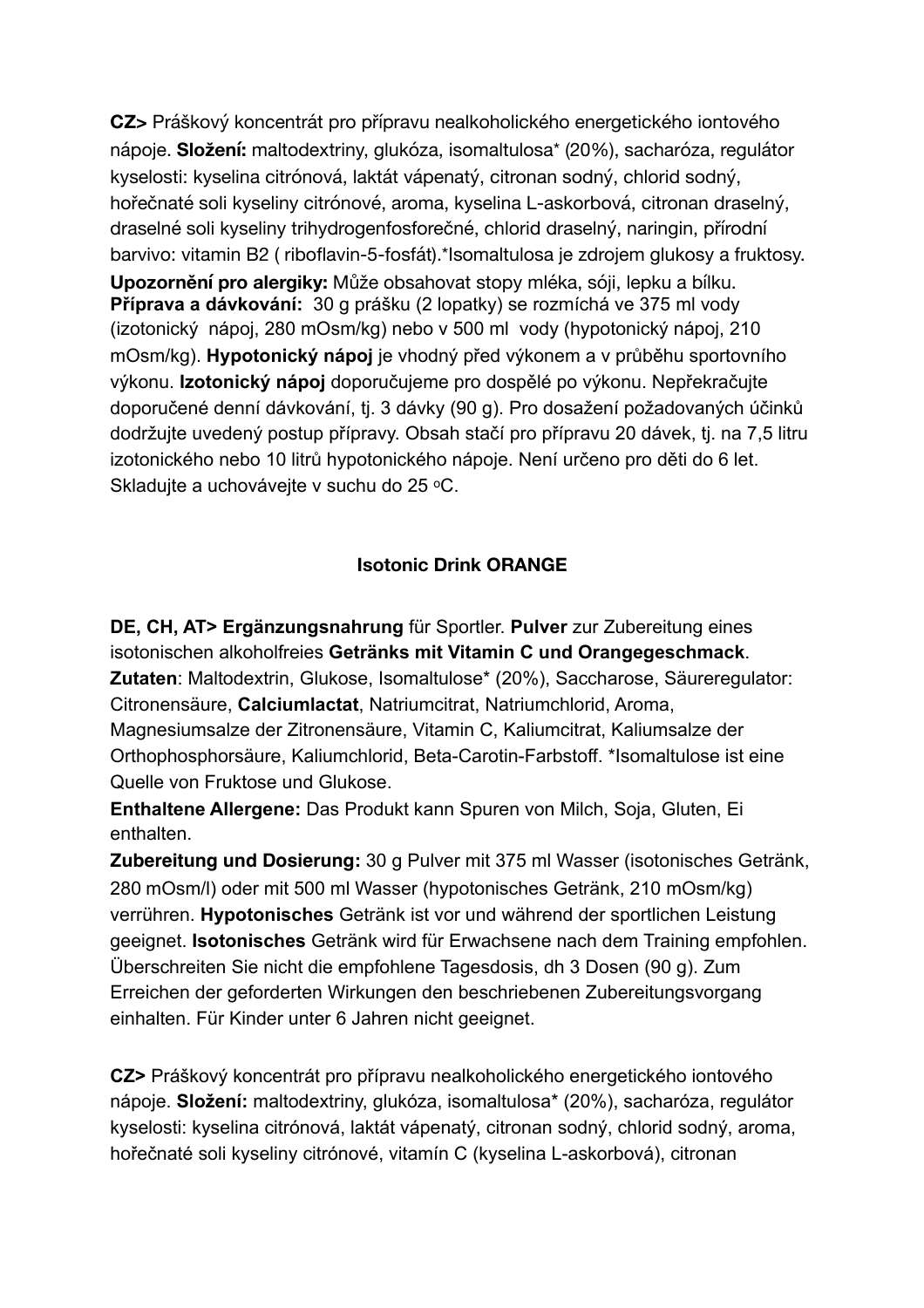draselný, draselné soli kyseliny trihydrogenfosforečné, chlorid draselný, barvivo betakaroten. \*Isomaltulosa je zdrojem glukosy a fruktosy.

**Upozornění pro alergiky:** Může obsahovat stopy mléka, sóji, lepku a bílku. **Příprava a dávkování:** 30 g prášku (2 lopatky) se rozmíchá ve 375 ml vody (izotonický nápoj, 280 mOsm/kg) nebo v 500 ml vody (hypotonický nápoj, 210 mOsm/kg). **Hypotonický nápoj** je vhodný před výkonem a v průběhu sportovního výkonu. **Izotonický nápoj** doporučujeme pro dospělé po výkonu. Nepřekračujte doporučené denní dávkování, tj. 3 dávky (90 g). Pro dosažení požadovaných účinků dodržujte uvedený postup přípravy. Obsah stačí pro přípravu 20 dávek, tj. na 7,5 litru izotonického nebo 10 litrů hypotonického nápoje. Není určeno pro děti do 6 let. Skladujte a uchovávejte v suchu do 25 °C.

| <b>Nutritional Dates</b>                   | pro 100g               | $% RI*/$<br>100g | 1 portion<br>30g             | $% RI*/30g$              |
|--------------------------------------------|------------------------|------------------|------------------------------|--------------------------|
| <b>Energy content</b>                      | 1600kJ                 | 19               | 480kJ                        | 5,7                      |
|                                            | 381kcal                | 19               | 114kcal                      | 5,7                      |
| Fats<br>from that saturated fatty<br>acids | < 0.1g<br>0g           |                  | ${}< 0,1g$<br>0 <sub>g</sub> |                          |
| <b>Saccharides</b><br>from that sugars     | 90 <sub>g</sub><br>61g | 35<br>68         | 27g<br>18g                   | 10<br>20                 |
| <b>Proteins</b>                            | 0 <sub>g</sub>         | -                | 0 <sub>g</sub>               | $\overline{\phantom{a}}$ |
| <b>Salt</b>                                | 1,5g                   | 25               | 0,45g                        | 7,5                      |
| Vitamin C                                  | 270mg                  | 338              | 81 <sub>mg</sub>             | 101                      |
| <b>Minerals</b>                            |                        |                  |                              |                          |
| Sodium                                     | 610mg                  | $***$            | 183mg                        | $**$                     |
| Potassium                                  | 240mg                  | 12               | 72mg                         | $\overline{4}$           |
| Calcium                                    | 150mg                  | 19               | 45mg                         | 6                        |
| Magnesium                                  | 75 <sub>mg</sub>       | 20               | 23mg                         | 6                        |
| Chloride                                   | 620mg                  | 77               | 186mg                        | 23                       |

## **b) Content of active substances (average values) per 100g and in 1 portion**

RI - Reference Intake, \* Reference intake of an average adult (8 400kJ/ 2 000kcal).

\*\* RI not given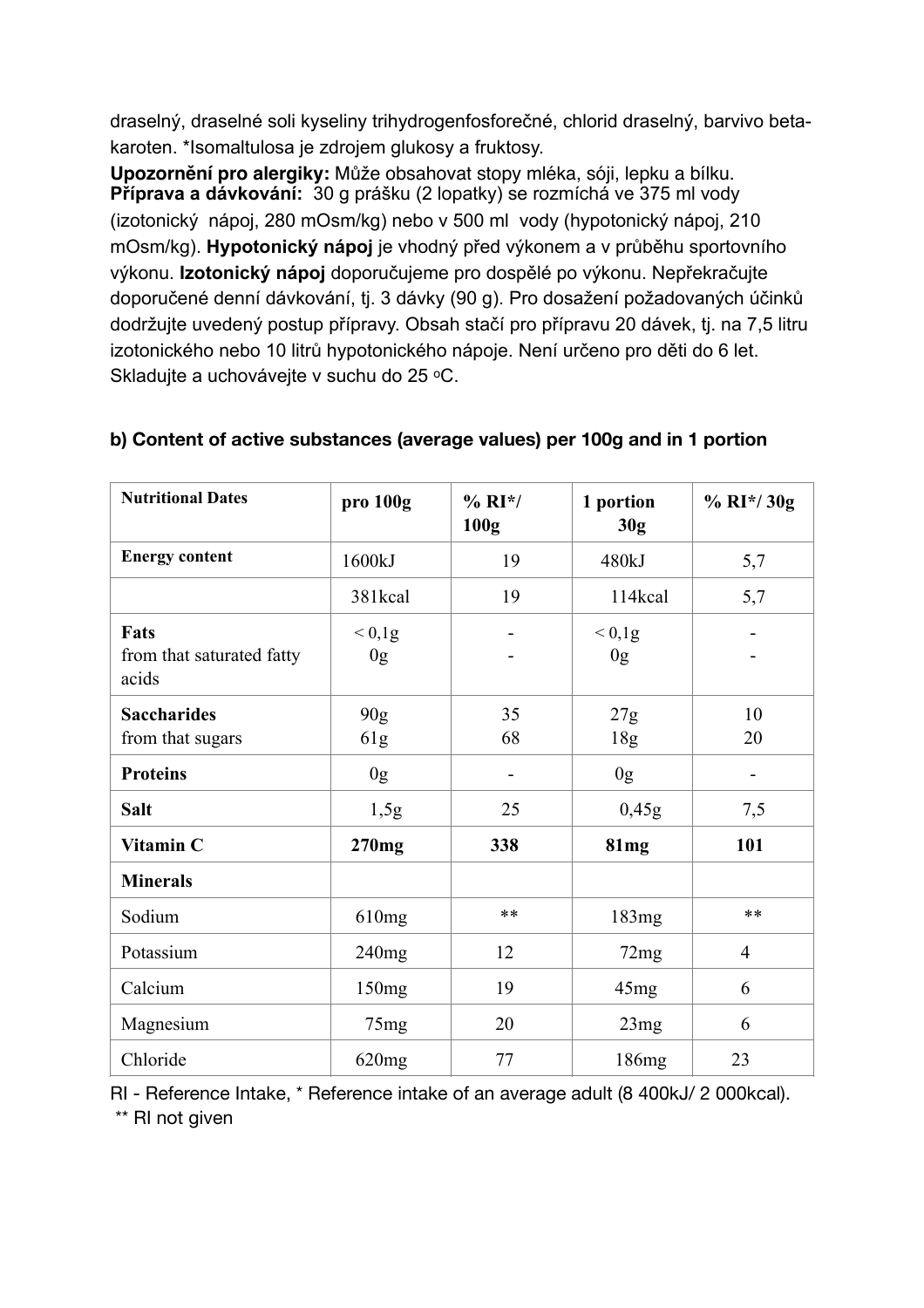# **c) Source of active substances (average values) and excipients (average values) in 100 g:**

| <b>Actives</b>                                    |        | pro 100g              | <b>Source</b>                                                                         | pro 100g                     |
|---------------------------------------------------|--------|-----------------------|---------------------------------------------------------------------------------------|------------------------------|
| <b>Fats</b><br>from that saturated fatty<br>acids | g<br>g | ${}< 0,1$<br>$\Omega$ |                                                                                       |                              |
| <b>Saccharides</b><br>from that sugars            | g<br>g | 90,0<br>61,0          | maltodextrins<br>sucrose<br>isomaltulose<br>glucose                                   | 30,0<br>19,0<br>20,0<br>22,0 |
| <b>Vitamins</b>                                   |        |                       |                                                                                       |                              |
| $\mathcal{C}$                                     | mg     | 270                   | L-ascorbic acid                                                                       | 270                          |
| <b>Minerals</b>                                   |        |                       |                                                                                       |                              |
| Na                                                | mg     | 610                   | sodium citrate<br>sodium chloride                                                     | 1000<br>950                  |
| K                                                 | mg     | 240                   | potassium citrate<br>potassium salts of<br>orthophosphoric acid<br>potassium chloride | 300<br>300<br>150            |
| Ca                                                | mg     | 150                   | calcium lactate                                                                       | 1200                         |
| Mg                                                | mg     | 75                    | magnesium salts of<br>citric acid                                                     | 500                          |
| $Cl-$                                             | mg     | 620                   | sodium chloride<br>potassium chloride                                                 |                              |

| <b>Excipients</b>                        | <b>Function</b> | <b>Source</b>          | g/100g |
|------------------------------------------|-----------------|------------------------|--------|
| Citric acid                              | acidification   | Citric acid anhydrous  | 3,0    |
| Wild Cherry:<br>Beetroot juice<br>powder | colour          | Beetroot juice powder  | 1,0    |
| Grapefruit:<br>Vitamin B <sub>2</sub>    | colour          | Riboflavin-5-phosphate | 0,002  |
| Grapefruit:<br>naringin                  | aroma           | naringin               | 0,05   |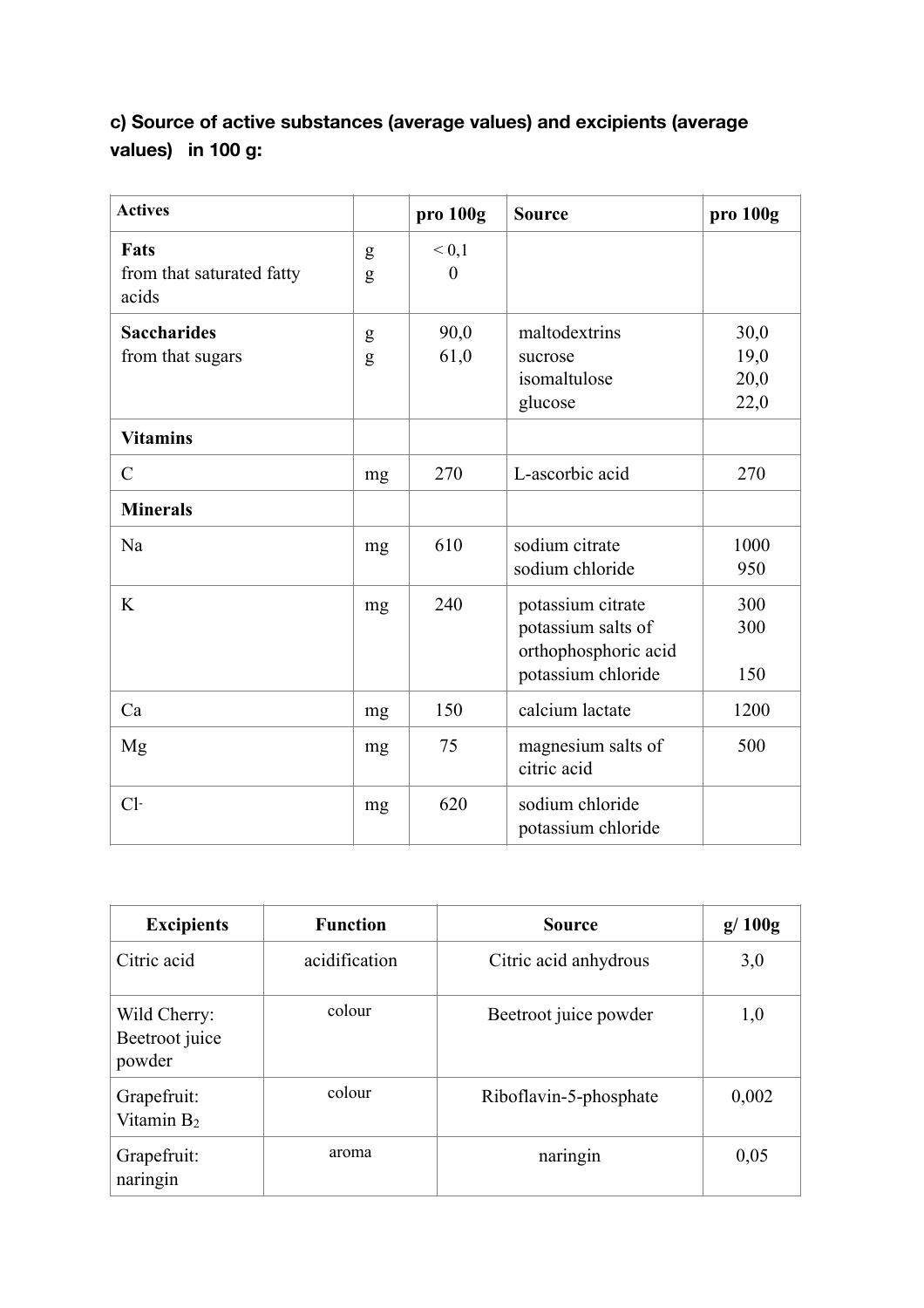| Flavours | aroma | Natural and natural identical | ad 100 |
|----------|-------|-------------------------------|--------|
|          |       | aroma                         |        |

#### **d) Chemical analysis**

| Legislation                                  |         | Unit  | <b>Maximum</b><br>limit |
|----------------------------------------------|---------|-------|-------------------------|
| Commission<br>Regulation (EC) No<br>629/2008 | Lead    | mg/kg | 3,0                     |
| Commission<br>Regulation (EC) No<br>629/2008 | Cadmium | mg/kg | 3,0                     |
| Commission<br>Regulation (EC) No<br>629/2008 | Mercury | mg/kg | 0,1                     |

#### **e) Microbiological analysis**

| Legislation         |                          | Unit       | <b>Maximum limit</b> |
|---------------------|--------------------------|------------|----------------------|
| Internal guidelines | Total number<br>microbes | $\sqrt{2}$ | < 5.104              |
| Internal guidelines | Coliform<br>microbes     | $\log$     | < 10 <sup>2</sup>    |
| Internal guidelines | Moulds                   | 1g         | < 10 <sup>2</sup>    |

No pathogenic or conditionally pathogenic microbes were found.

## **f) Additional substances content**

Colourings – natural colour Beetroot juice powder (only Wild Cherry) and vitamin B2 (only grapefruit) Preservatives – not used

Sweeteners – not used

Allergen information: Produced in a facility that also processed gluten and egg white.

## **g) Shelf life - 24 months**

#### **h) Packaging container**

**30 g pack –** layered foil for food. 30 g sachets packed in paper box.